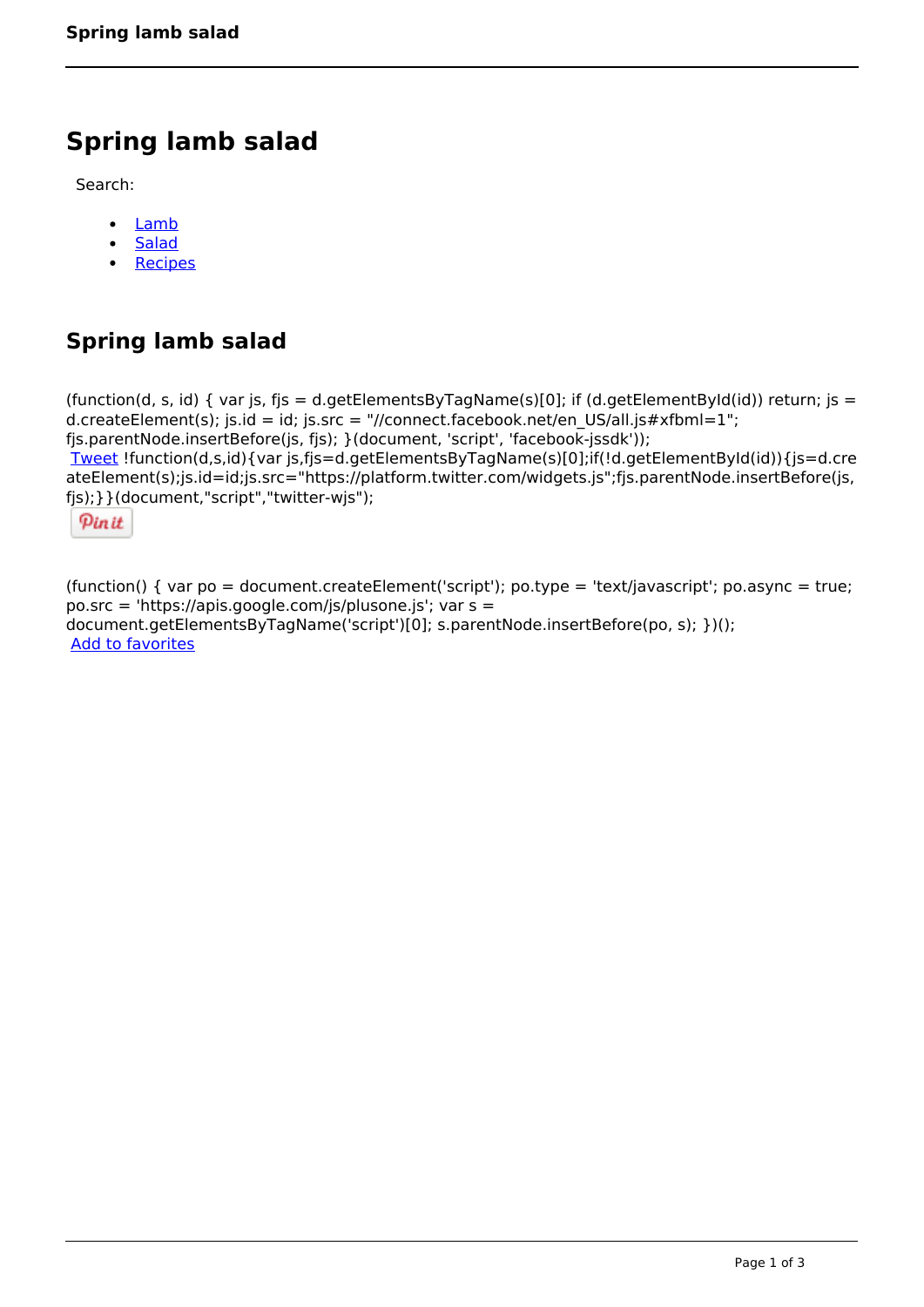## **Spring lamb salad**



Rate this recipe

6 people are cooking this [Count me in](https://www.naturalhealthmag.com.au/flag/flag/favorites/808?destination=printpdf%2F808&token=a1eb4abdbdb721e322282dcc1e4885d9)

A light, tasty summer salad.

### **Ingredients** (serves 6)

- 2 organic *lamb* loins/ back strap, approx. 250 g each (also leanest part of lamb)
- $\cdot$  ½ bunch thyme
- 2 cloves garlic
- Splash each of olive oil, mustard, lemon juice.
- 2⁄3 head baby cos lettuce
- 24 podded peas
- 12 spears of medium-sized asparagus
- 200 g salted ricotta (or feta)
- 100 g spring pea tendrils
- 1 handful of broad beans (optional)
- 2 large sweet potatoes (diced/cubed)
- 1 bunch fresh mint leaves, picked
- 20 local sun dried kalamata olives
- 40 ml verjuice
- 1 tsp honey
- 100 ml olive oil